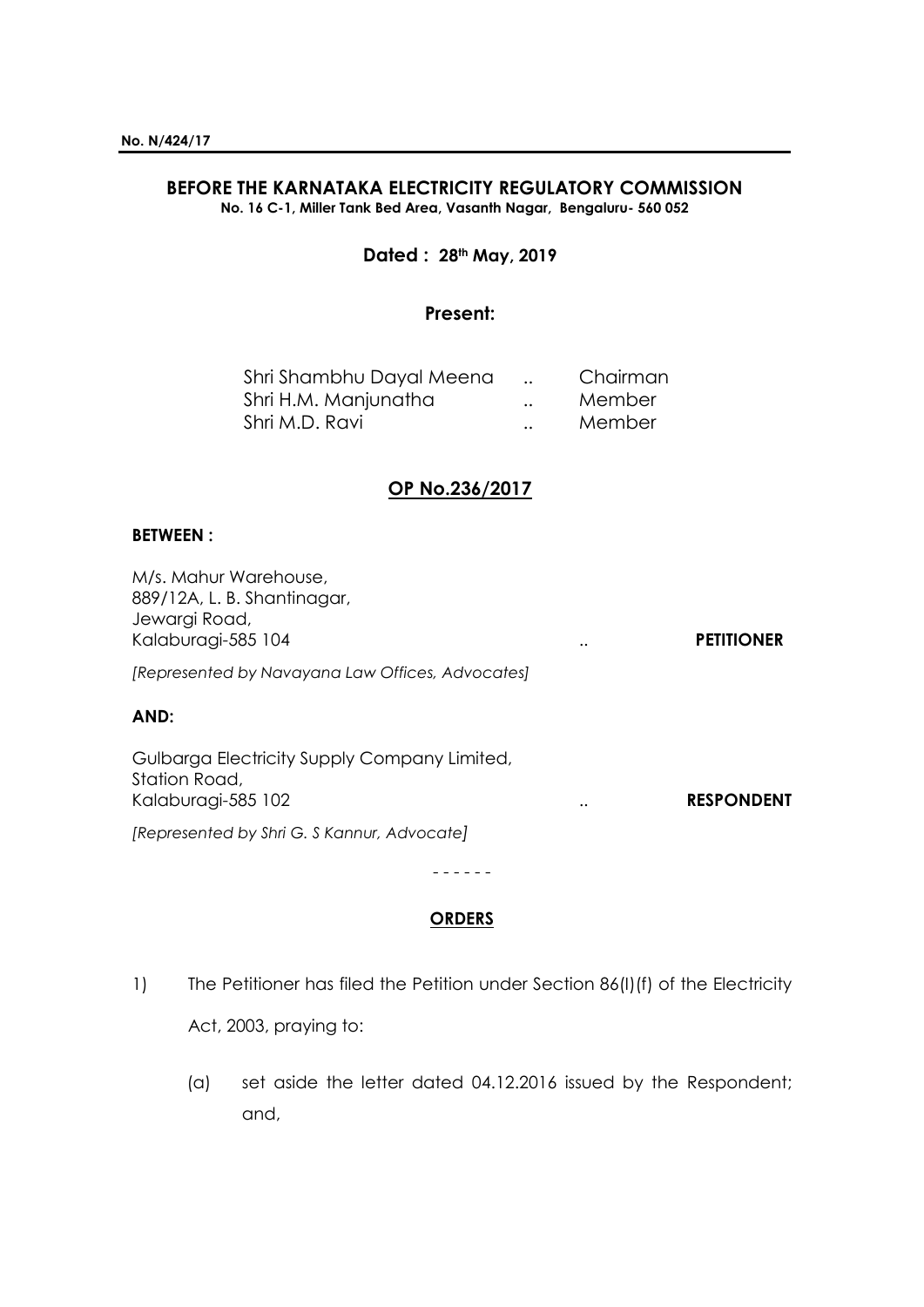- (b) direct the Respondent to synchronise the Solar Project to the grid and pay the tariff of Rs.9.56 per kWh as agreed in the Power Purchase Agreement (PPA).
- 2) The material facts urged by the Petitioner in support of its prayers may be summed up as follows:

- (a) The Petitioner which owns 5000 Sq.meter roof top area on the premises at 889/12A, L.B. Shantinagar, Jewargi Road, Kalaburagi, after submitting an application on 13.11.2015 to the Respondent requesting for installation of a 495 kWp Solar Roof Top PV (SRTPV) power plant on net metering basis, in response to a scheme announced by the Respondent, entered into Power Purchase Agreement (PPA) on 17.12.2015 with the Respondent, at the tariff of Rs. 9.56 per unit.
- (b) The Respondent in its letter dated 18.03.2016 requested the Petitioner to select a reputed system installer and furnish the details of the equipment installed. The Respondent by its letter dated 19.03.2016 accorded approval for the Project and directed to commission the Project within 180 days, failing which the approval would be treated as cancelled. The Petitioner was required to commission the Project within 18.09.2016.
- (c) After obtaining required approvals to the plant, the Petitioner submitted the work completion report in Format-7, dated 14.09.2016 and requested the Respondent to inspect the premises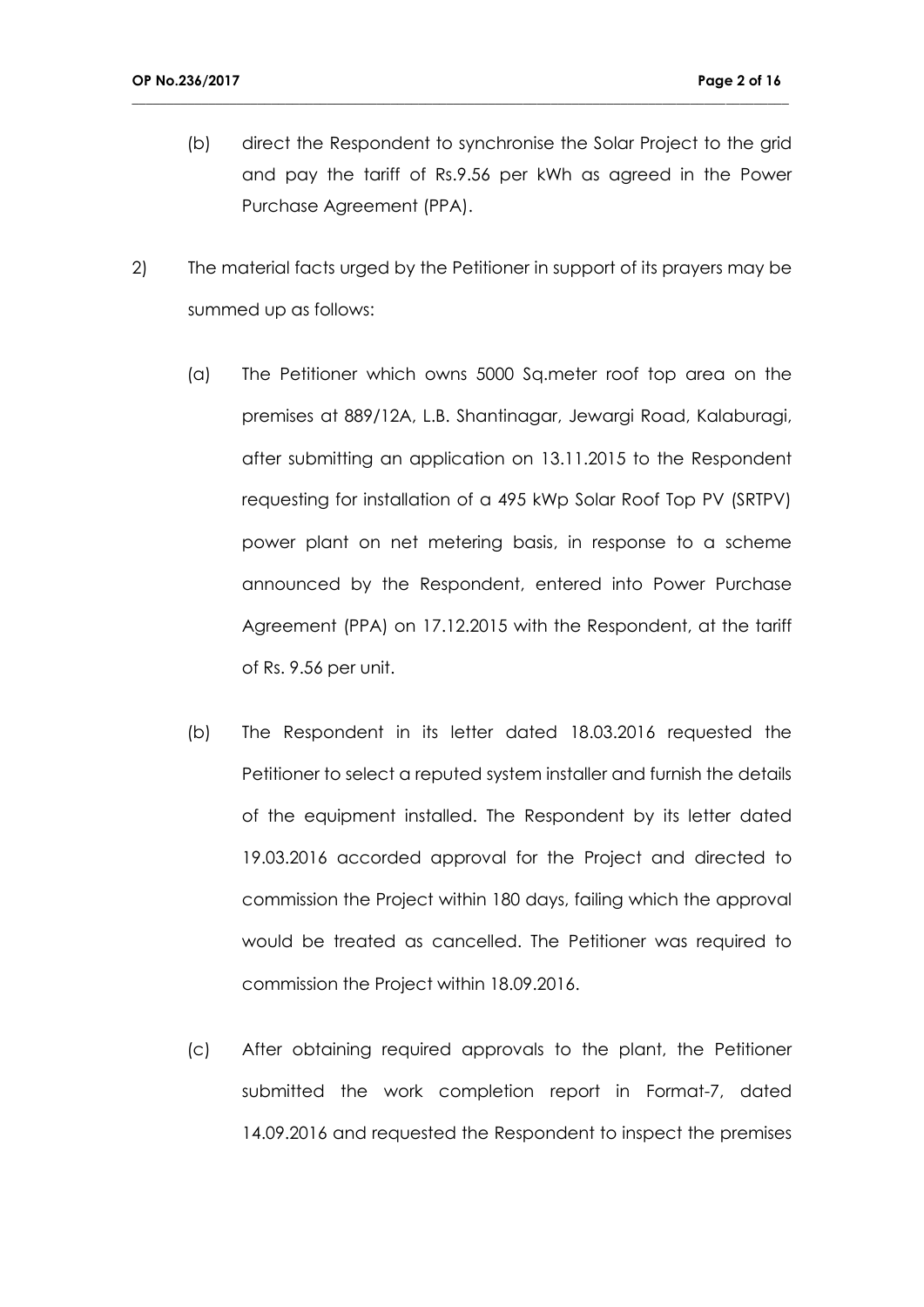and commission the Project. However, the Respondent failed to synchronise the Project with the grid.

- On 12.06.2017, the Respondent directed the Petitioner to convert the installation from LT to HT. The Petitioner carried out the necessary works and informed the Respondent on 02.08.2017 about the conversion from LT to HT. The Petitioner vide letter dated 22.11.2017 requested the Respondent to commission the Project.
- (e) The Respondent, in its letter dated 14.12.2017 while granting provisional interconnection approval, informed that the revised tariff of Rs.5.67 per unit was applicable to the Project due to delay in commissioning the Project, as per the Commission's Order dated 02.05.2016 and requested the Petitioner to enter into a Supplemental PPA to effect the revised tariff.
- (f) It is alleged by the Petitioner that the PPA does not require the Petitioner to commission the Project within 180 days and the Petitioner is entitled for the tariff of Rs.9.56 per kWh as agreed in the PPA as there is no provision for substitution of such tariff by any other tariff. The Respondent cannot force the Petitioner to enter into a Supplemental PPA at the reduced tariff of Rs.5.67 per kWh.
- 3) After issuance of Notice, the Respondent entered appearance through its counsel and filed objections contending that: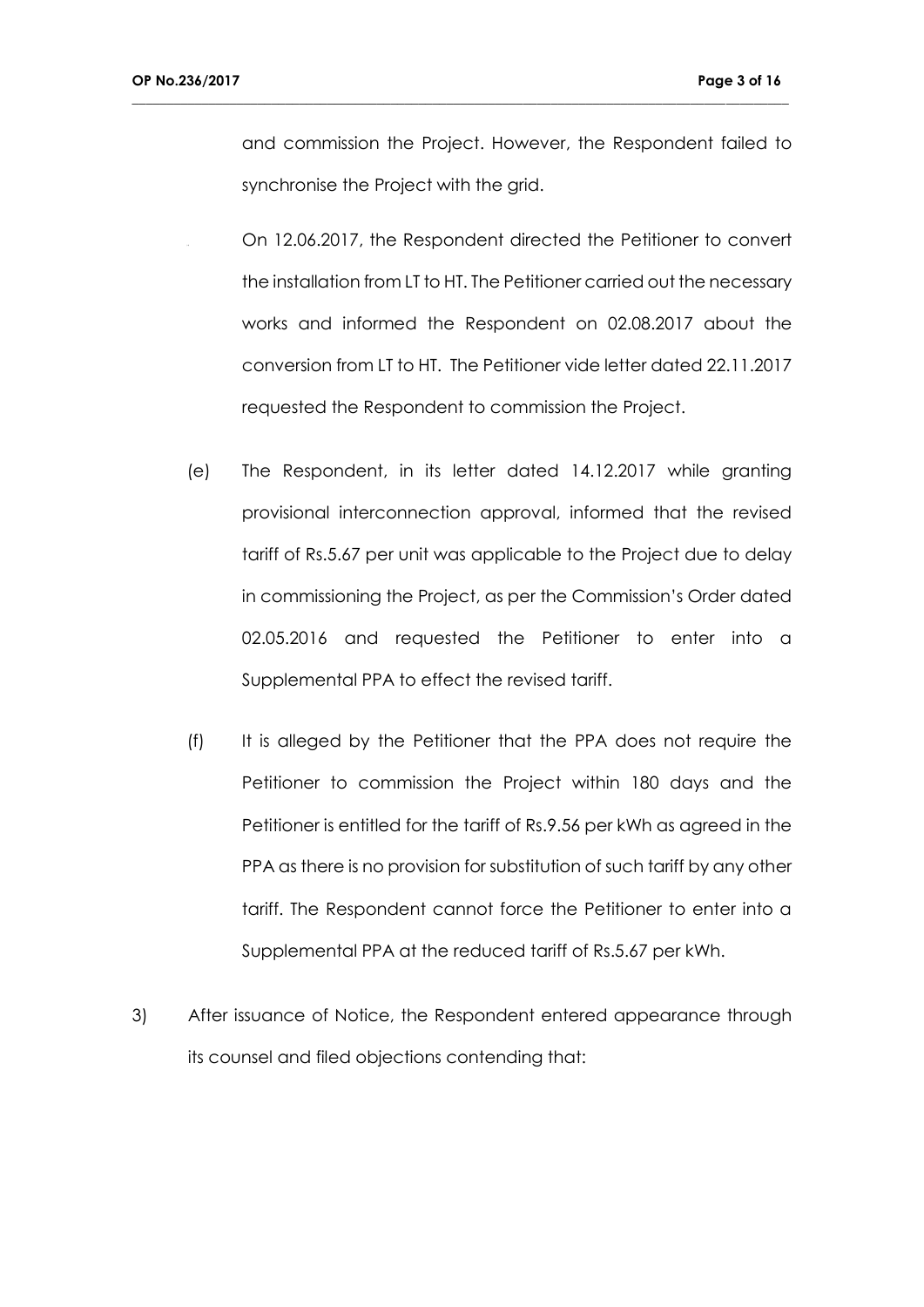(a) The Petitioner was required to commission the Project within 180 days from the date of approval, i.e., before 18.09.2016. The existing installation of the petitioner was on LT supply and hence, the respondent requested to convert the installation to HT for connecting the solar Project on net metering basis to the grid on 11 kV side. The Respondent informed the petitioner on 04.12.2017 that due to delay in completion of the Project, the tariff applicable would be Rs.5.67 per unit as per the Generic tariff order dated 02.05.2016 and requested to enter into a SPPA. The SRTPV plant was commissioned on 30.12.2017.

- (b) The Respondent has prayed for dismissal of the Petition.
- 4) The Petitioner has filed a Rejoinder stating as follows:
- (a) The Petitioner has signed the PPA dated 17.12.2015, wherein the Respondent has agreed to pay a tariff of Rs.9.56 per unit. There is no stipulation in the PPA that the tariff will vary from time to time based on any subsequent amendment effected to the order dated 10.10.2013.
- (b) The tariff determined in the Order dated 2.5.2016 cannot be applied to the Petitioner for the reason that the Hon'ble Supreme Court of India in the case of *Gujarat Urja Vikas Nigam Limited V/s Solar Semi-Conductor Power Company (India) Private Limited and others*, reported in AIR 2017 SC 5372 has emphatically held that a Regulatory Commission being a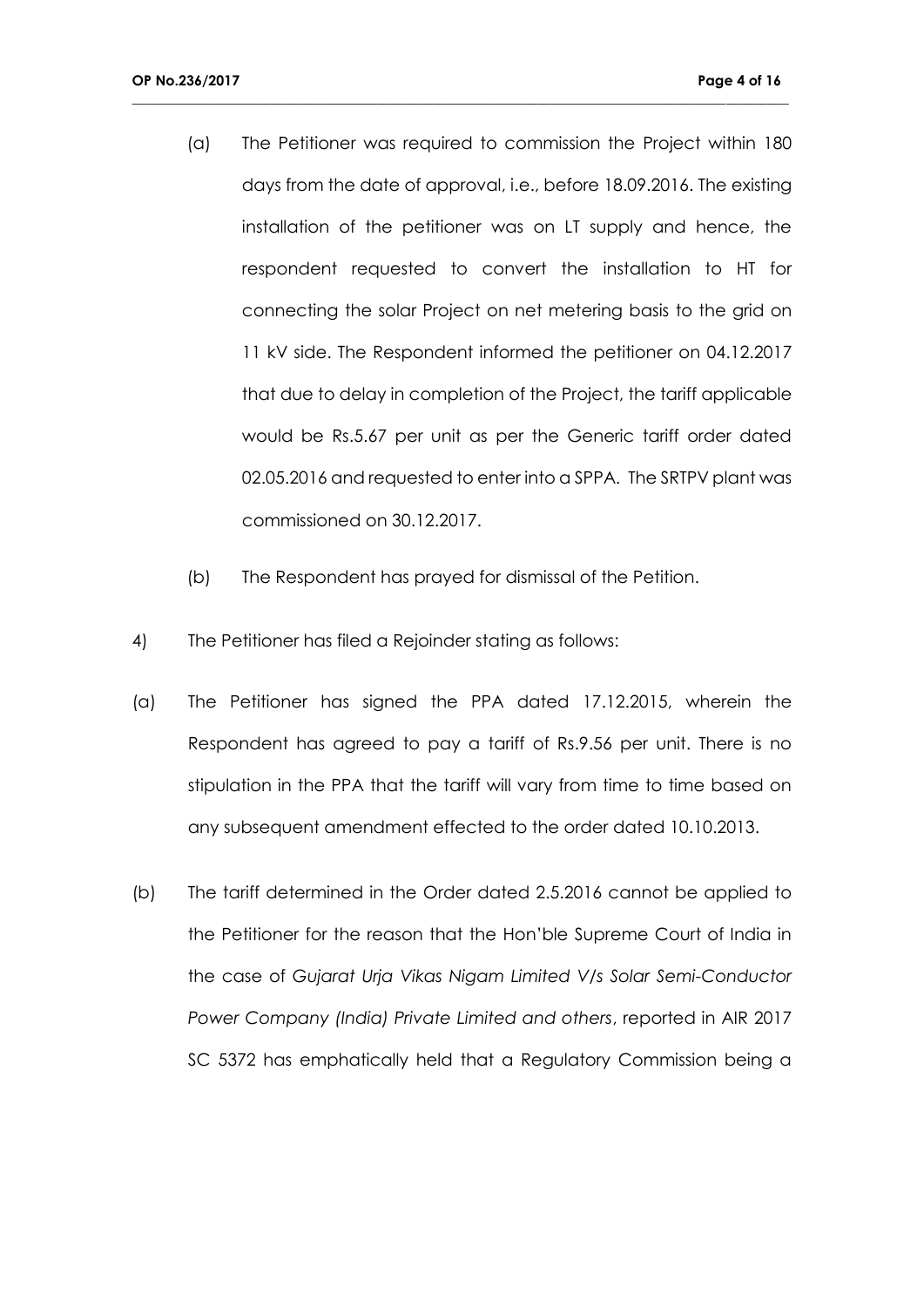creature of statute cannot alter the control period exercising its inherent power.

**\_\_\_\_\_\_\_\_\_\_\_\_\_\_\_\_\_\_\_\_\_\_\_\_\_\_\_\_\_\_\_\_\_\_\_\_\_\_\_\_\_\_\_\_\_\_\_\_\_\_\_\_\_\_\_\_\_\_\_\_\_\_\_\_\_\_\_\_\_\_\_\_\_\_\_\_\_\_\_\_\_\_\_\_\_\_\_\_\_\_\_\_\_\_**

(c) The KERC Order dated 2.5.2016 for determination of tariff for Solar Rooftop applies to all new grid connected Solar Rooftop and small Solar Photovoltaic Power Plants, entering into PPA and commissioned on or after  $2^{nd}$  May, 2016 and up to 31st March, 2018. It is mentioned in the Order:

> *"In respect of plants for which PPAs have been entered into prior to 1st May, 2016 and are commissioned within the period of time as stipulated by the ESCOMs concerned or the Commission the Order dated 10th October, 2013 shall be applicable. Such plants shall be eligible for the revised tariff as per this Order if they are not commissioned within the stipulated time period and there shall be no extension in time period for commissioning them after the effective date of this Order".*

When the PPA does not prescribe any time period, no other document, unilaterally issued by the Respondent, can be the basis for determining the tariff or the terms of completion of the Project.

(d) The Petitioner has submitted the work Completion Report on 14.09.2016. The Assistant Executive Engineer and Executive Engineer have issued internal correspondence requesting the Chief Engineer to accord commissioning approval in pursuance of the Work Completion Report. The Respondent wanted to delay the commissioning of the Project as evidenced from the letter dated 12<sup>th</sup> June, 2017, which mentions that the Clause 3.02 of the Conditions of Supply of Electricity of the Distribution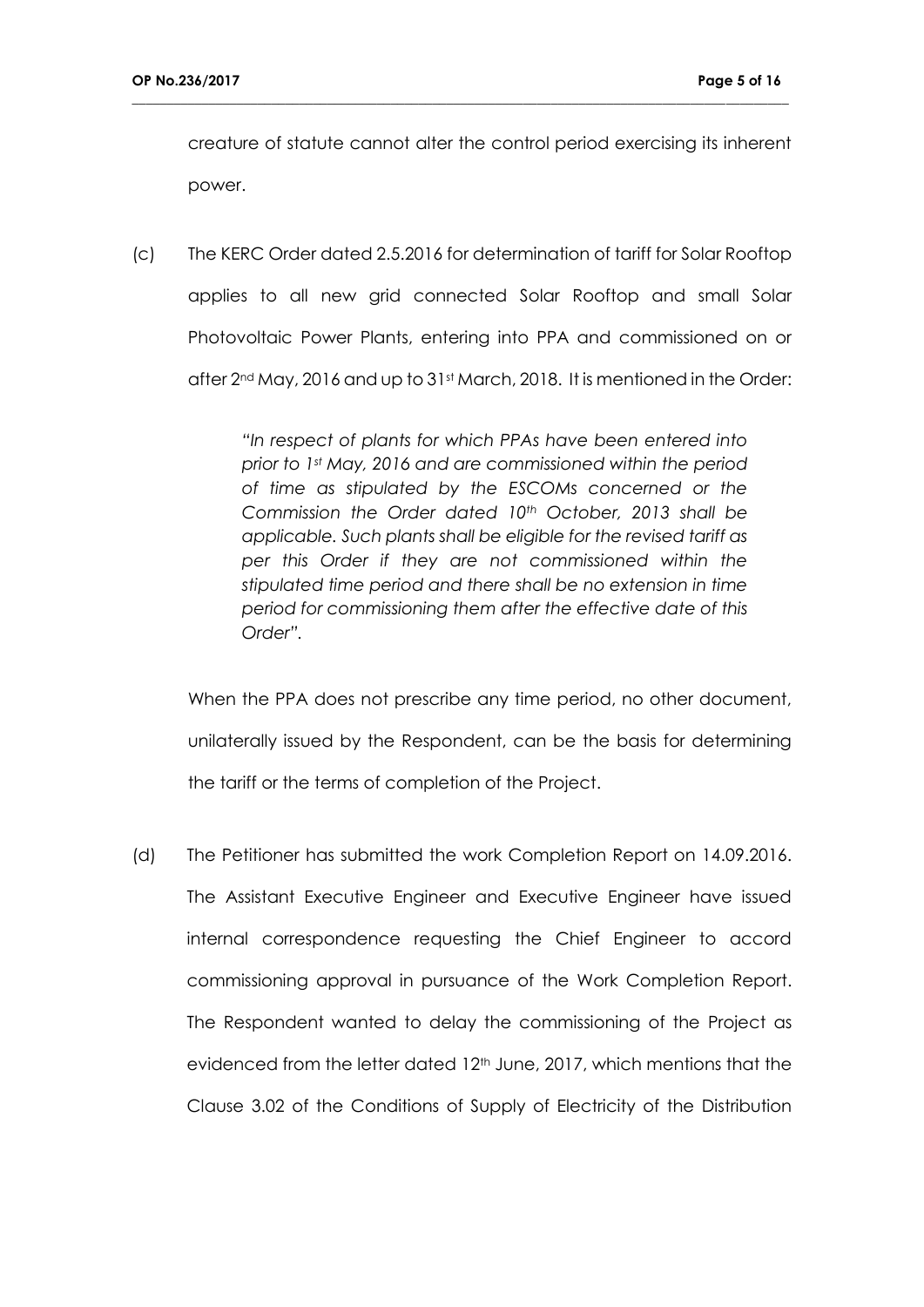Licensee in the State of Karnataka (CoS) has to be complied with. The CoS stipulates the supply voltage for various contact demands but does not codify the interconnection parameters. However, Respondents have used this to delay the commissioning. It is a settled principle of law that a party cannot take advantage of its own wrong. When the Respondent delayed the commissioning of the Project despite completion report, it cannot contend that the Project was not completed within the stipulated time. Even presuming that the Project had to be completed within 180 days from 19th March, 2016 i.e. on or before 18th September, 2016, the Petitioner has given the work Completion Report as on 14<sup>th</sup> September, 2016.

**\_\_\_\_\_\_\_\_\_\_\_\_\_\_\_\_\_\_\_\_\_\_\_\_\_\_\_\_\_\_\_\_\_\_\_\_\_\_\_\_\_\_\_\_\_\_\_\_\_\_\_\_\_\_\_\_\_\_\_\_\_\_\_\_\_\_\_\_\_\_\_\_\_\_\_\_\_\_\_\_\_\_\_\_\_\_\_\_\_\_\_\_\_\_**

(e) The Petitioner filed the case on 21st December, 2017 challenging the Respondent's letter dated 04<sup>th</sup> December, 2017. However, the interim prayer of the Petitioner could not be considered by Commission for want of quorum. Under coercion, the Respondent has got a Supplemental PPA signed from the Petitioner. In the objection statement, the Respondent has agreed that the execution of SPPA was a precondition for getting the provisional interconnection approval. This means that Respondent was never ready to synchronize the Project without Petitioner signing the Supplemental PPA. In the Supplemental PPA it is mentioned that it is signed because of the letter dated 27<sup>th</sup> September, 2016, wherein the Commission is said to have applied tariff, as per its Order dated 02nd May, 2016, for the Projects that are commissioned beyond six months. There is no such Order of the Commission dated 02nd May, 2016 or a letter dated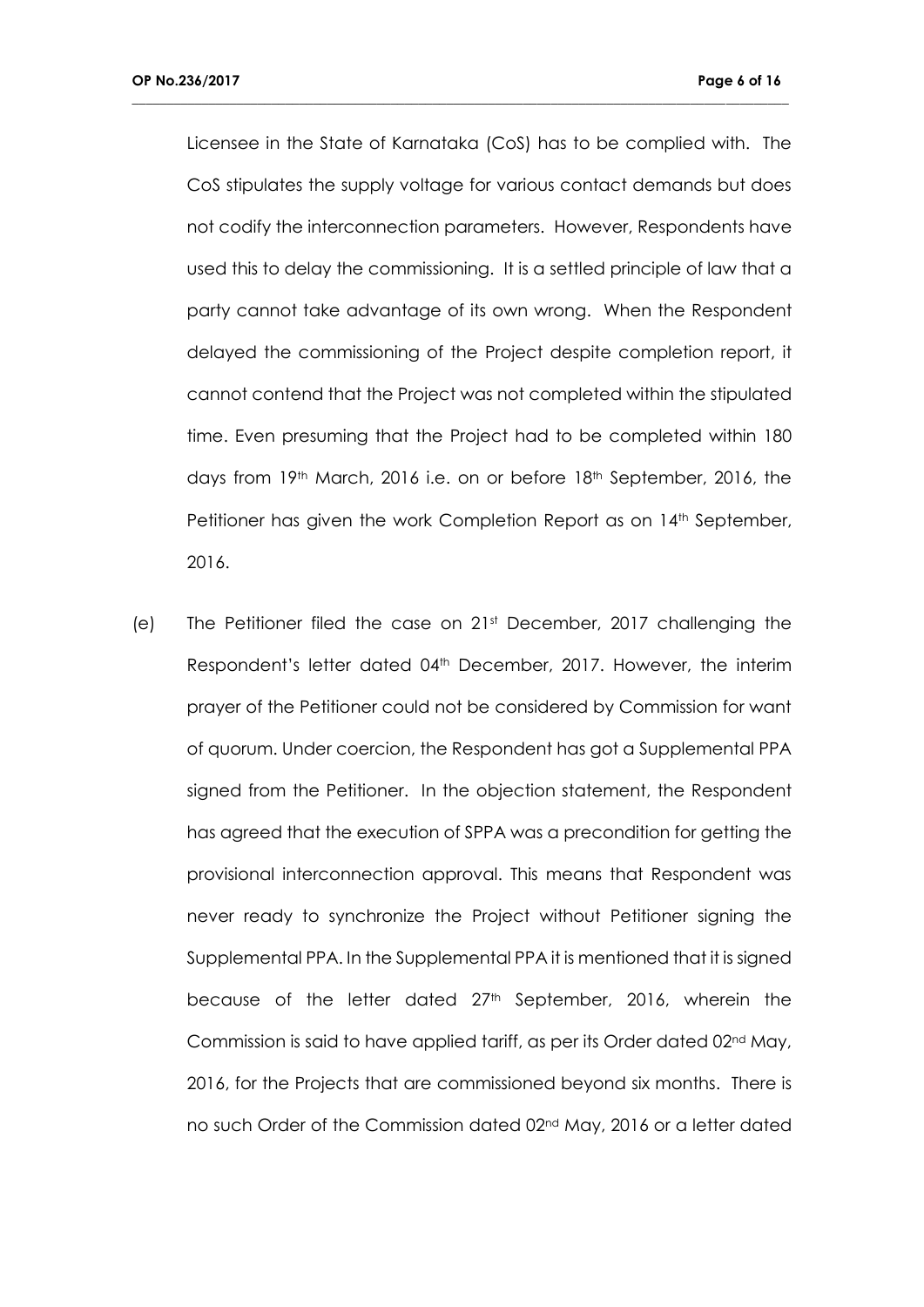27<sup>th</sup> September, 2016. All this was a ploy of the Respondent to coerce the Petitioner to agree to a lower tariff. When the Petitioner protested to accept the same and issued a protest letter dated 30<sup>th</sup> December, 2017, the same was not even acknowledged and the Petitioner was forced to give another letter on the same date, as a pre-condition for issuing the Commissioning Certificate. The Respondent-GESCOM could not have insisted upon the change of installation from LT to HT, because there is no such legal or technical requirement. The Chief Electrical Inspectorate to the Government (CEIG), the statutory authority competent to certify the technical parameters of the installation had already issued a certificate, pursuant to the completion of the installation in all respects.

- 5) We have heard the counsel for both sides and perused the material placed on record. The following issues would arise for our consideration:
	- (1) Whether in the absence of a clause in the PPA specifying the date of commissioning of the Project, along with consequence of its non-performance, such date can be specified in the guidelines relating to the SRTPV Scheme of the Respondent?
	- (2) Whether the Petitioner, has made out a case for extension of the time stipulated for the commissioning of its Project and thus eligible for the tariff agreed in the PPA?
	- (3) What Order?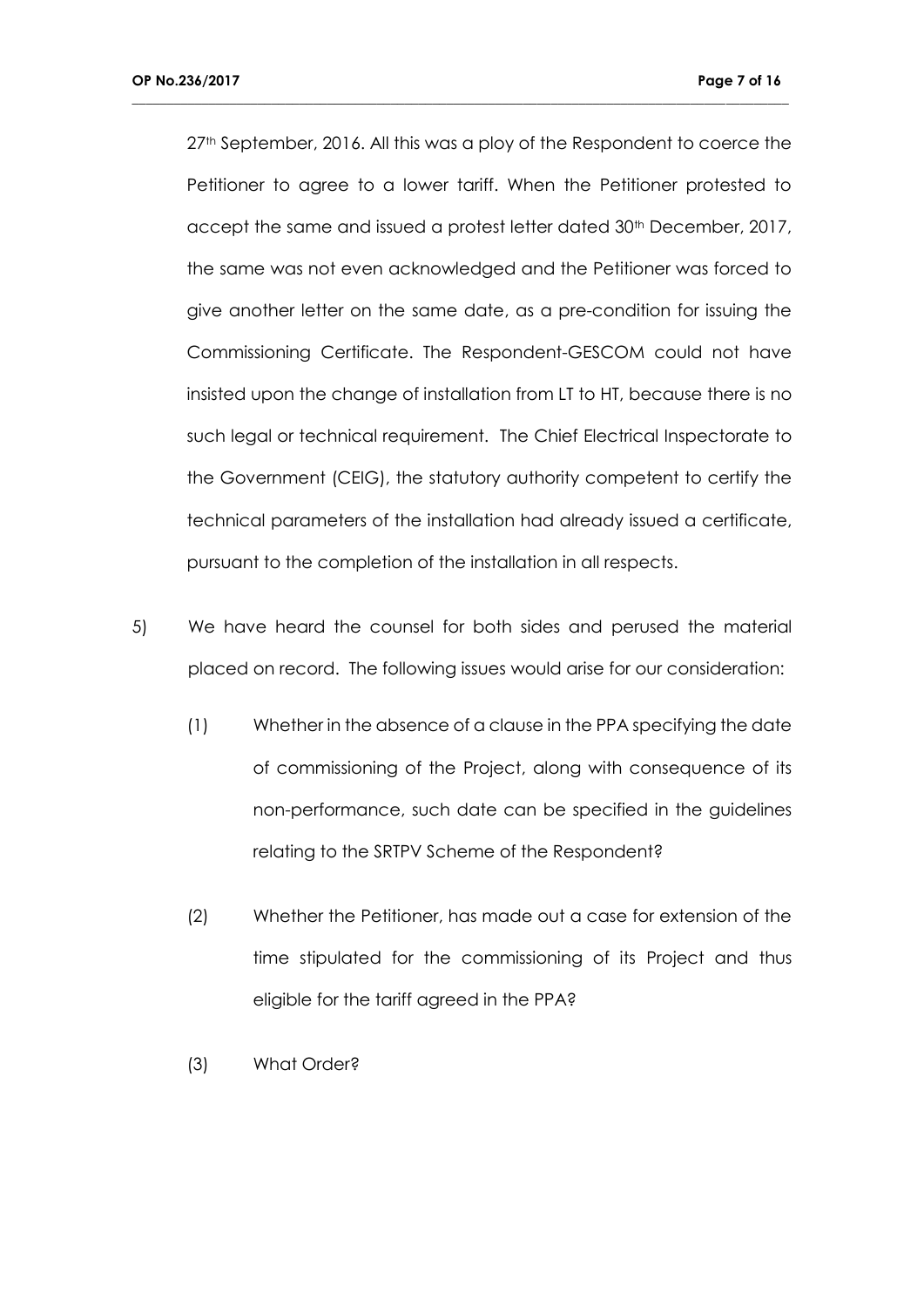6) After considering the submissions made by the counsel for the parties and their pleadings and other material placed on record, our findings on the above issues are as follows:

**\_\_\_\_\_\_\_\_\_\_\_\_\_\_\_\_\_\_\_\_\_\_\_\_\_\_\_\_\_\_\_\_\_\_\_\_\_\_\_\_\_\_\_\_\_\_\_\_\_\_\_\_\_\_\_\_\_\_\_\_\_\_\_\_\_\_\_\_\_\_\_\_\_\_\_\_\_\_\_\_\_\_\_\_\_\_\_\_\_\_\_\_\_\_**

- 7) **ISSUE No.(1):** *Whether in the absence of a clause in the PPA specifying the date of commissioning of the Project, along with consequence of its non-performance, such date can be specified in the guidelines relating to the SRTPV Scheme of the Respondent?*
- (a) The Petitioner contends that, the date of commissioning of its plant has not been specified in the PPA and the tariff agreed cannot be revised as sought by the Respondent, irrespective of the date of the commissioning of the plant. Further that, even if the validity period as given in the Respondent's approval letter has expired, there cannot be a revision of tariff.
- (b) In RP Nos.18 and 19/2016, the Commission had passed an order as follows:

"9*(a) ……*

 *…………*

 *(g) At this juncture we deem it relevant to briefly note the link between the commissioning date of a plant and the applicable tariff. This Commission periodically determines generic tariff for supply of electricity, generated from various sources to the Distribution Licensees based on several parameters, with capital cost of the generation plant being the major component. With advancement in technology and production efficiency, the capital cost of power plants varies quite frequently, especially in solar power plants. Among various sources of renewable energy, the tariff for solar power is on a downward trend in the recent*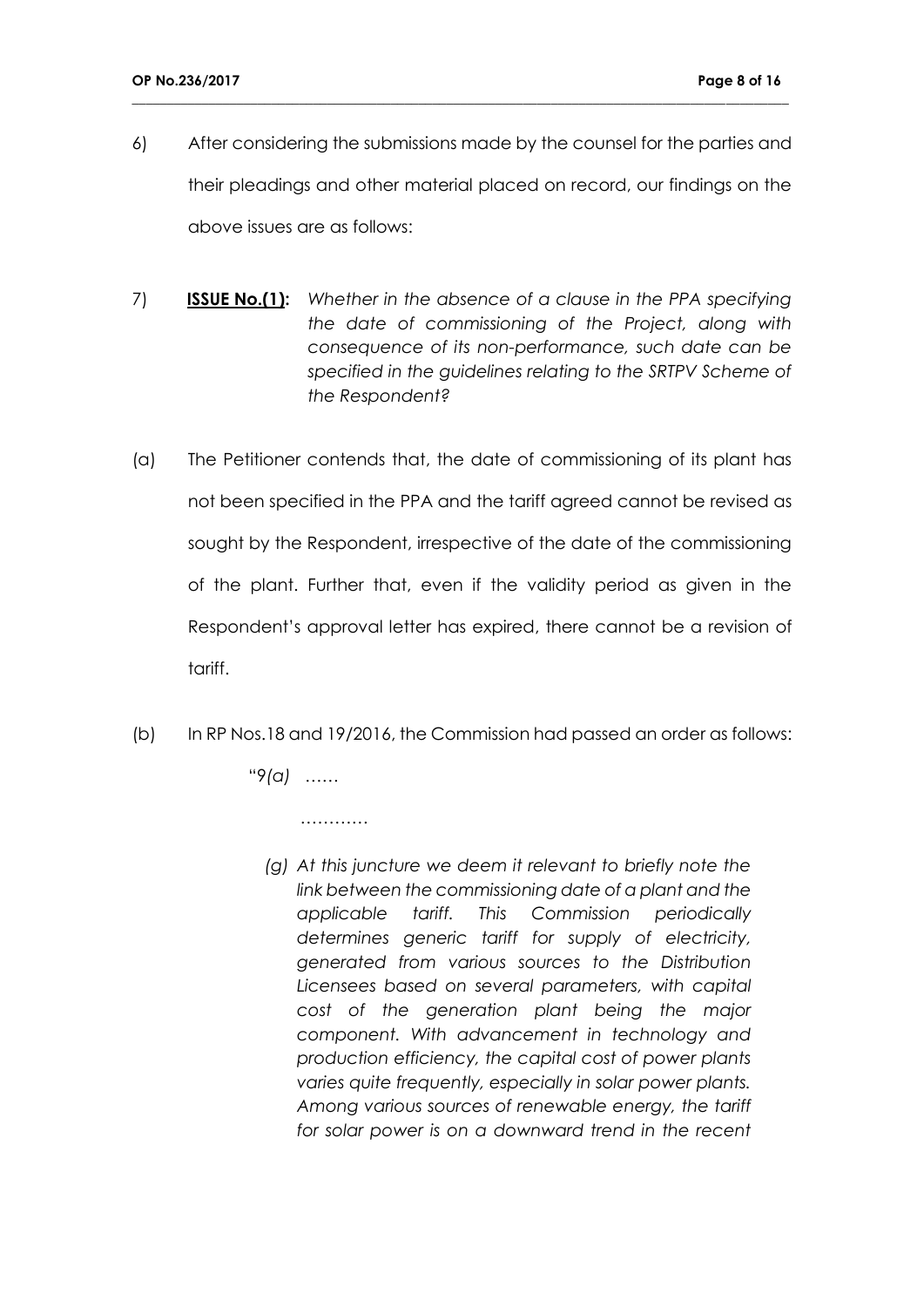*years owing to rapid decline in its cost of generation and consequently, the Commission has been revising the tariff whenever found necessary. Thus, the generic tariff of SRTPV plants determined at Rs.9.56 per unit determined in the Commission's Order dated 10.10.2013 has been revised in the Commission's Order dated 02.05.2016, which is applicable to all new SRTPV plants entering into PPA and commissioned during the period form 02.05.2016 to 31.03.2018 and also to such plants for which PPAs were entered into at the tariff specified in the Commission's Order dated 10.10.2013 that are not commissioned within the time period stipulated by the distribution licensee concerned or the Commission.*

- *(h) We may point out that, any agreement for power procurement from a new Project has a clause either, in the PPA or in other relevant document, stipulating the time within which the power supply should commence so that the distribution licensee can plan its further supply to its consumers. The time stipulated for completion of the Projects takes into account the time ordinarily required to complete various precommissioning activities, which vary depending on the type and capacity of the power plant. Any delay or*  failure in commencement of power supply within the *agreed date would disrupt the operations of the distribution licensees like that of the Respondent, which could result in their power procurement from alternative expensive source, translating into higher retail tariff to the consumers or short supply leading to revenue loss to them or imposition of penalties on them for not meeting the Renewable Purchase Obligation (RPO) fixed by the Commission, if the source is a renewable energy.*
- *(i) It is not in dispute that, as a part of the State Government's Solar Policy, which among other things proposed to promote grid connected Roof Top Photo Voltaic Generation Projects, the Respondent had called for applications from its consumers interested in availing the Solar Roof Top Photo Voltaic (SRTPV) scheme, the details of which were given on its website.*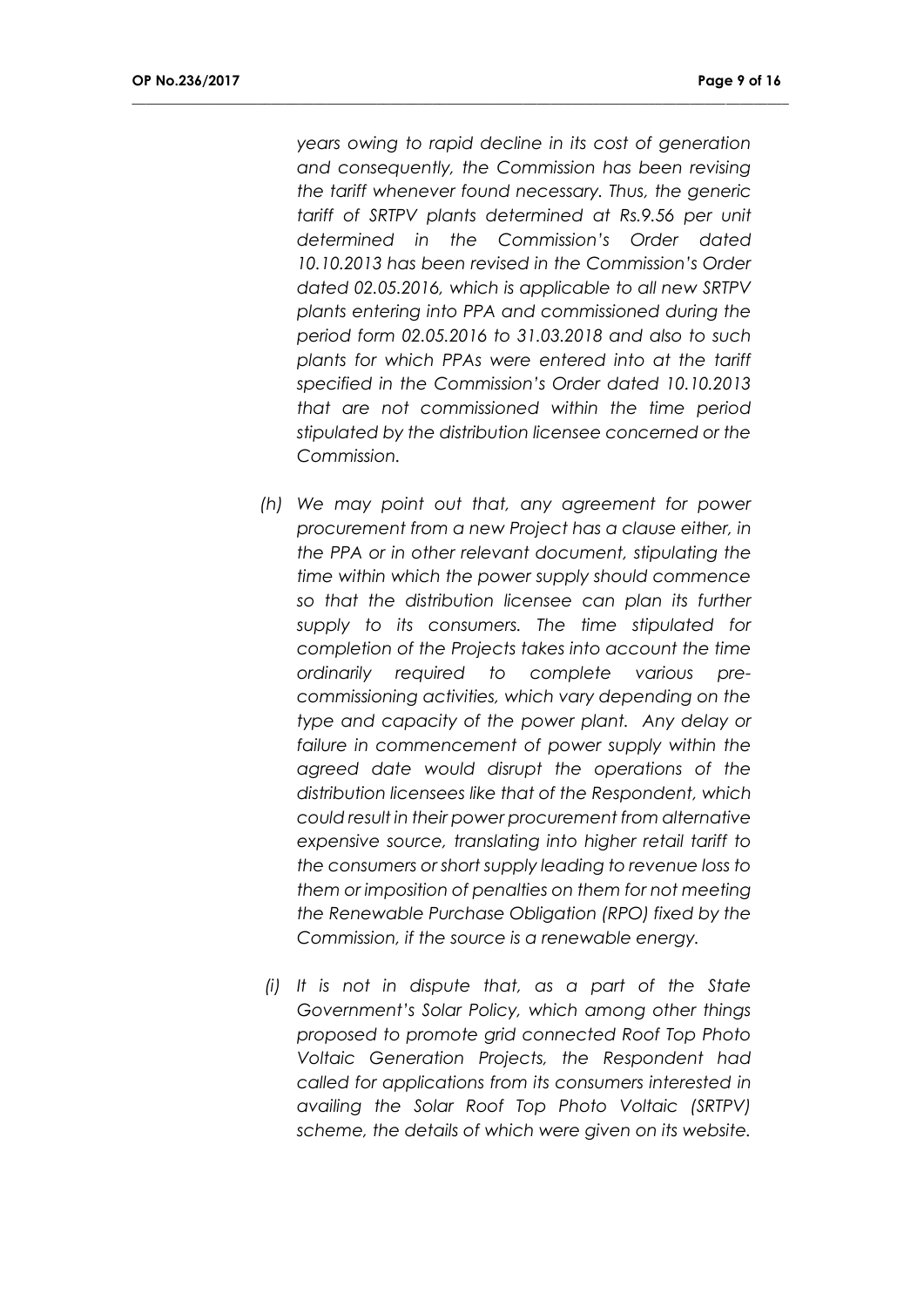*The interested consumers had to download the application form from the Respondent's Website and the duly filled application form had to be submitted to the Field Officer concerned, with the prescribed fee for further processing. The Respondent has contended that, as per guidelines, relating to the SRTPV scheme made available to all the consumers, for the SRTPV applicants having existing buildings, the time prescribed for commissioning of the Project is 180 days and this is not denied by the Petitioners. We may note here that, the Commission in its Order dated 10.10.2013, introduced net metering facility to SRTPV plants, allowing the consumers installing them to consume the power generated and to inject any surplus power generated into the distribution system of the Distribution Licensee concerned who would pay such consumers tariff, for the surplus power, as determined by the Commission. It was envisaged that, the consumers would install the SRTPV plants of reasonable capacity on their readily available existing rooftops within a short period and generate power mainly for selfconsumption, while injecting a reasonable quantity of surplus power into the distribution system, for consumption in the immediate vicinity."*

**\_\_\_\_\_\_\_\_\_\_\_\_\_\_\_\_\_\_\_\_\_\_\_\_\_\_\_\_\_\_\_\_\_\_\_\_\_\_\_\_\_\_\_\_\_\_\_\_\_\_\_\_\_\_\_\_\_\_\_\_\_\_\_\_\_\_\_\_\_\_\_\_\_\_\_\_\_\_\_\_\_\_\_\_\_\_\_\_\_\_\_\_\_\_**

(c) In view of the excerpts of above Order which explain the rationale / justification behind the condition requiring commissioning of any solar power plant referred to in a PPA within a time limit, we do not find any merit in the Petitioner's contention that there was no requirement of commissioning its SRTPV plant within a specified time. When the PPA has been entered into under a particular scheme at the option of the Petitioner, all the terms and conditions of such Scheme shall apply to the installation and commissioning of the SRTPV plant under the scheme, even when the period for commissioning is not specifically mentioned in the PPA.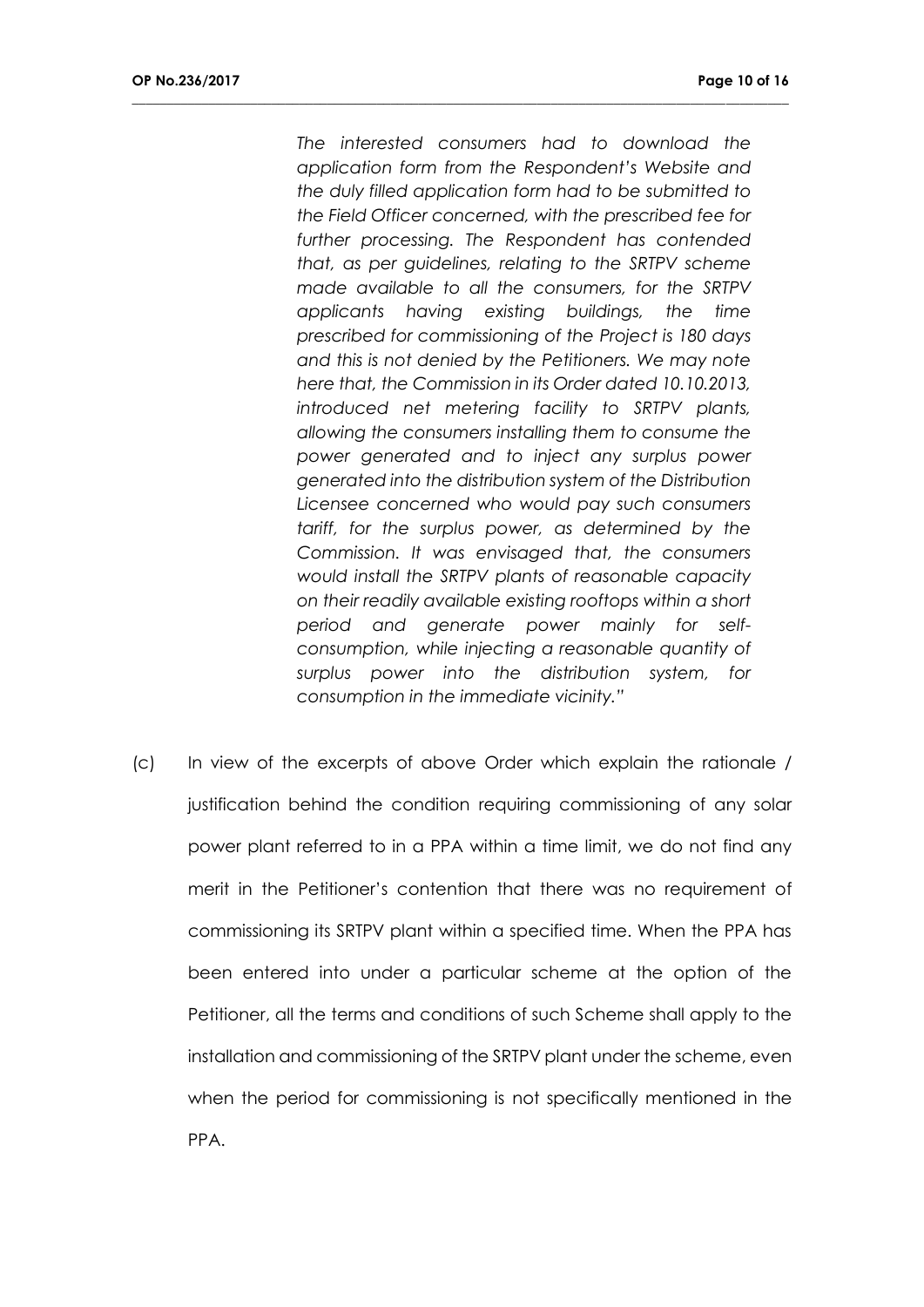(d) We note that, as per the guidelines relating to the SRTPV Scheme made available to all the consumers, for the SRTPV applicants having existing buildings, the time prescribed for commissioning the Project is 180 days.

- (e) Thus, we answer the Issue No.(1), in the affirmative.
- 8) **ISSUE No. (2):** *Whether the Petitioner, has made out a case for extension of the time stipulated for the commissioning of its Project and thus eligible for the tariff agreed in the PPA?*
- (a) It is not in dispute that as a part of the State Government's Solar Policy, which among other things, proposed to promote grid connected Roof Top Photo Voltaic Generation Projects, the Respondent had called for applications from its consumers interested in availing the Solar Roof Top Photo Voltaic (SRTPV) Scheme, the details of which were given on its website. The interested consumers had to download the application form from the Respondent's website and the duly filled application form had to be submitted to the field officer concerned, with the prescribed fee for further processing. As per the guidelines relating to the SRTPV Scheme made available to all the consumers, for the SRTPV applicants having existing buildings, the time prescribed for commissioning the Project is 180 days and there was no provision for extending such time prescribed. We may note here that, the Commission in its Order dated 10.10.2013 introduced the net metering facility to the SRTPV plants, allowing the consumers installing them to consume the power generated and inject any surplus power generated into the distribution system of the Distribution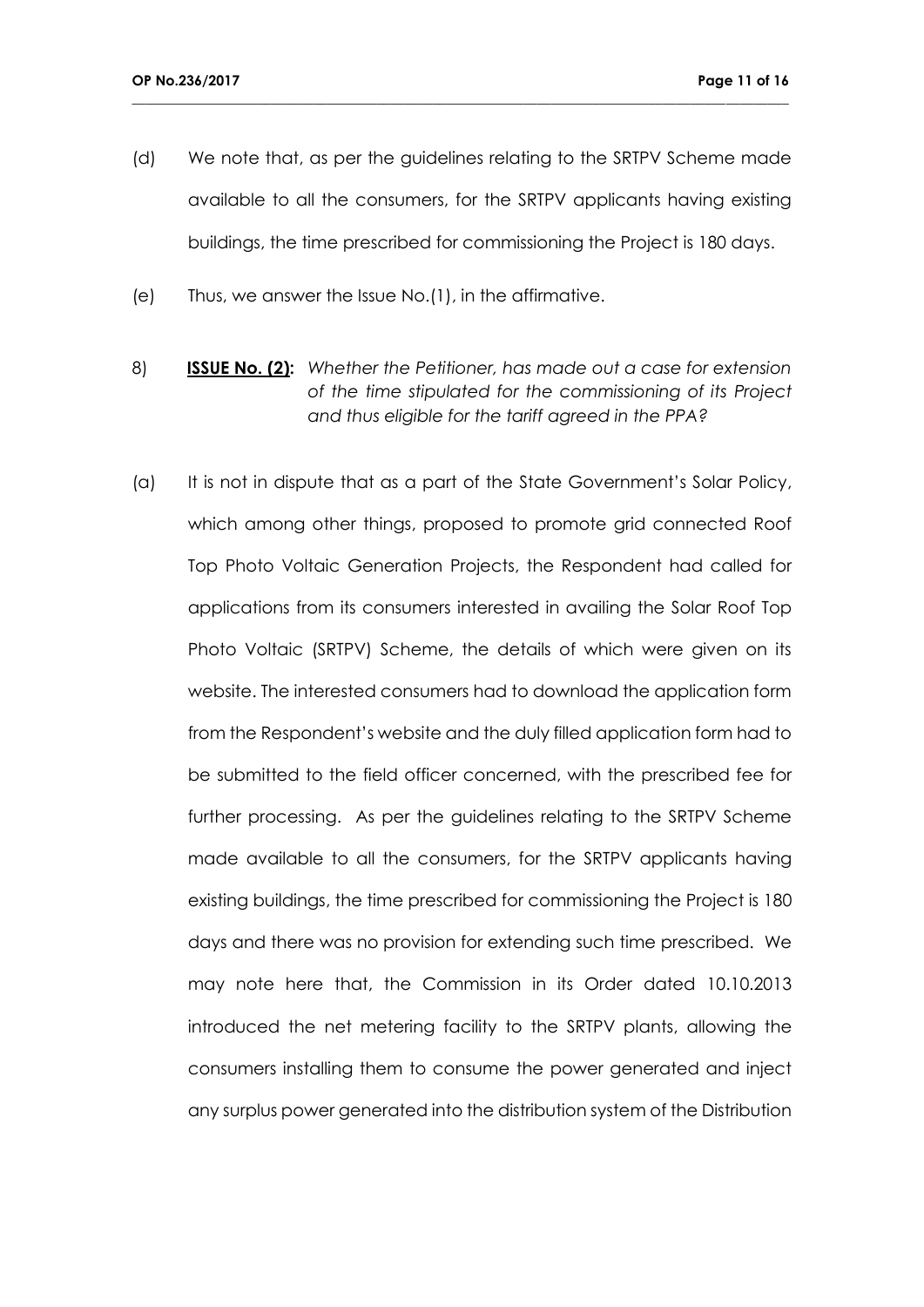Licensee concerned, who would pay such consumers tariff, for the surplus power, as determined by the Commission. It was envisaged that the consumers would install SRTPV plants of reasonable capacity on their readily available existing rooftop within a short period and generate power mainly for self-consumption while injecting a reasonable quantity of surplus power into the distribution system for consumption in the immediate vicinity.

- (c) As elaborated by us earlier, in respect of a SRTPV plant, there would be a reduction of tariff, as a consequence of delay in the commissioning of the plant beyond the stipulated time, if in the meanwhile, there is a revision of generic tariff by the Commission. Admittedly, in the present case, the generic tariff fixed for SRTPV plants that was agreed in the PPA, was revised by the time the plant was ready for commissioning.
- (d) The Solar Policy 2014-2021 of the State provides that the tariff orders issued by the Commission from time to time will be applicable to the Projects. So also, the PPA provides that the tariff as per the Order dated 10.10.2013, or as amended from time to time, will be applicable to the Project.
- (e) It is the case of the Petitioner that, whereas installation work was completed on 14.09.2016 and the Respondent was also informed by its field officer about the plant being completed and ready for commissioning, the Respondent, in order to delay synchronisation of the plant, on 12.06.2017 stated that, the service of installation has to be changed to HT to enable synchronisation of the plant. It is the allegation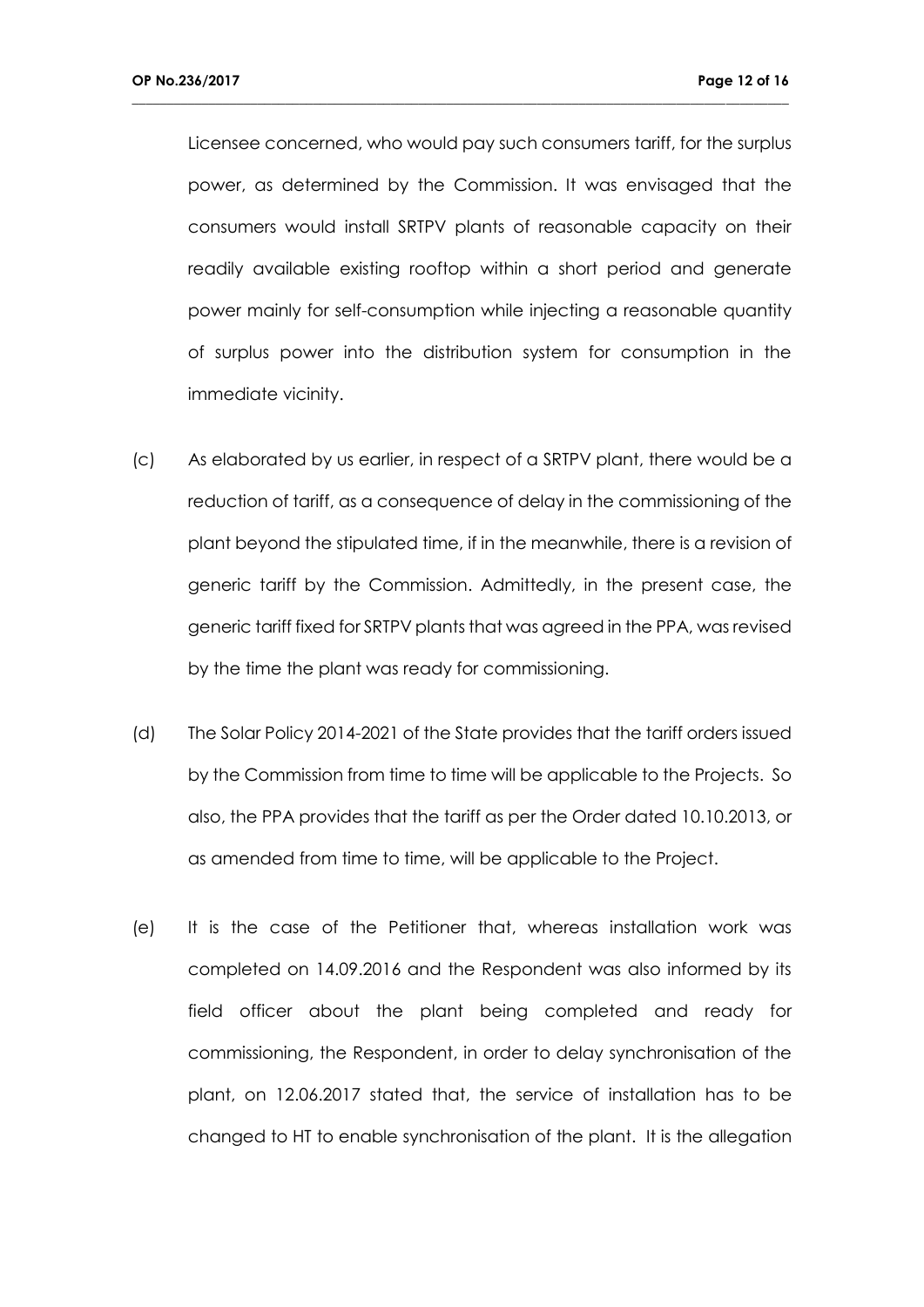of the petitioner that, CoS does not apply to interconnection of the plant with the grid. We note that Article 1 of the PPA provides for technical and interconnection requirements. This provides that the requirements of Grid Code and Distribution Code have to be met with and that the SRTPV system has to be connected to GESCOM's HT distribution system. Hence, the interconnection has to be carried out as per the terms of the PPA and the generic Orders of the Commission.

**\_\_\_\_\_\_\_\_\_\_\_\_\_\_\_\_\_\_\_\_\_\_\_\_\_\_\_\_\_\_\_\_\_\_\_\_\_\_\_\_\_\_\_\_\_\_\_\_\_\_\_\_\_\_\_\_\_\_\_\_\_\_\_\_\_\_\_\_\_\_\_\_\_\_\_\_\_\_\_\_\_\_\_\_\_\_\_\_\_\_\_\_\_\_**

(f) We have held in the earlier part of this Order that, the Petitioner's contention that it was not obligated to commission the SRTPV plant within a specified time in the absence of such clause in the PPA, has no merit. We have also held that, the Petitioner was required to commission the SRTPV plant within 180 days. Admittedly, neither the PPA nor the Respondent's Scheme, under which the Petitioner undertook installation of the SRTPV plant, provides for time extension for commissioning the plant beyond 180 days. We note that, as per the 'Consumer Guidelines', issued by the Respondent, approval for installation, in Format 6, should have been issued before the start of installation work and prior to the execution of the PPA. If for some reason, such Format 6 is not issued and the installation work has progressed, thereafter Format 6 cannot be issued so as to enlarge the time limit for installation. Hence, its issuance on 19.03.2016 in the present case, much after the execution of the PPA on 17.12.2015, is irregular and not valid. Whenever an event affects the quantum of tariff applicable for supply of energy to the Distribution Licensees, we are of the considered opinion that, the same should be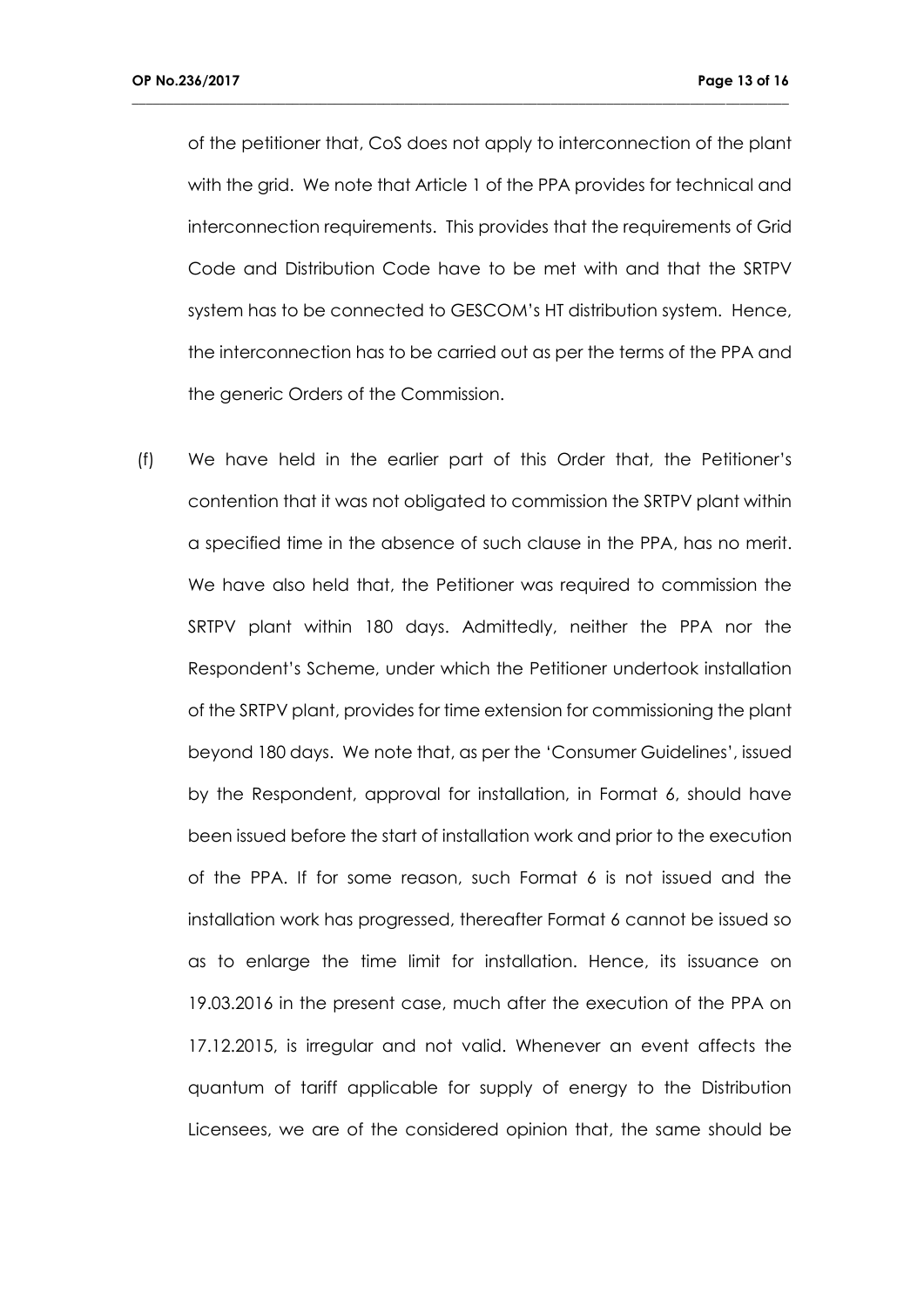scrutinized and approved by the Commission. It is now a settled law that this Commission has the exclusive jurisdiction to determine the tariff for supply of electricity by a Generating Company to a Distribution Licensee and it has to regulate the electricity purchase and the procurement process of the Distribution Licensees, including the price at which electricity shall be procured from different agencies through PPAs. Thus, we are of the considered opinion that the Petitioner has not made out a case for extension of the time stipulated for commissioning of its Project and that the Respondent is not justified in granting time beyond the stipulated time of 180 days for commissioning of the Petitioner's plant.

**\_\_\_\_\_\_\_\_\_\_\_\_\_\_\_\_\_\_\_\_\_\_\_\_\_\_\_\_\_\_\_\_\_\_\_\_\_\_\_\_\_\_\_\_\_\_\_\_\_\_\_\_\_\_\_\_\_\_\_\_\_\_\_\_\_\_\_\_\_\_\_\_\_\_\_\_\_\_\_\_\_\_\_\_\_\_\_\_\_\_\_\_\_\_**

(g) The Petitioner contends that, even if the plant is not commissioned beyond 180 days there can be no revision of tariff agreed in the PPA which was determined in the Commission's Order dated 10.10.2013. The Petitioner also contends that, the Commission's Order dated 02.05.2016 is not applicable to the Petitioner's plant, because the Commission has made such Order applicable to all new grid connected Solar Rooftop and small Solar Photovoltaic Power Plants, entering into PPAs and commissioned on or after 02.05.2016 and upto 31.03.2018, as per para 5 of the said Order, whereas the Petitioner has entered into PPA on 17.12.2015. We note that Petitioner has failed to mention the later part of para 5 of the said Order dated 02.05.2016, which reads thus:

> "*In respect of plants for which PPAs that have been entered into prior to 1st May, 2016 and are commissioned within the period of time as stipulated by the ESCOMs concerned or the Commission prior to the date of issue of this Order the*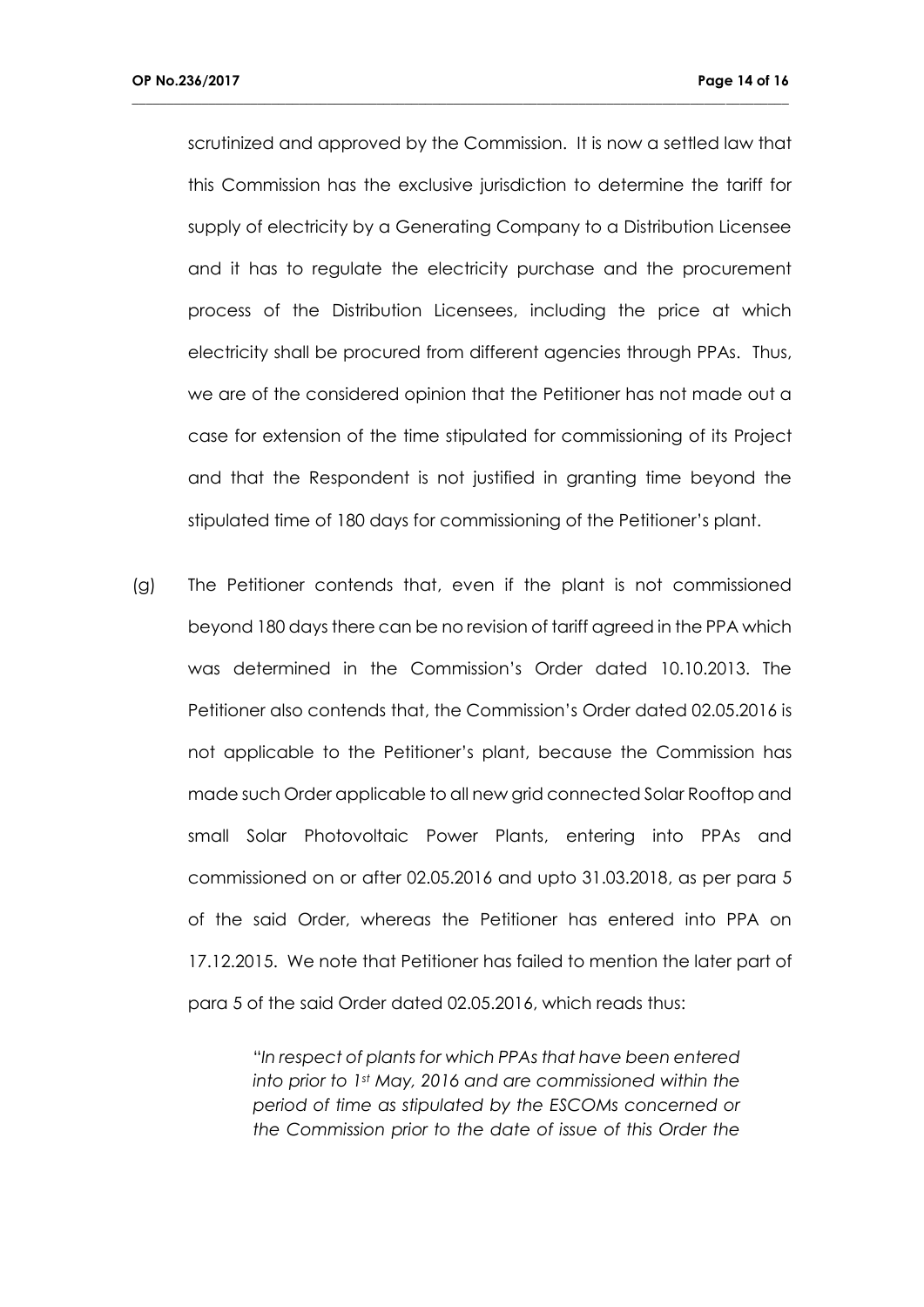*tariff as per the Commission's Order dated 10th October, 2013 shall be applicable. Such plants shall be eligible for the revised tariff as per this Order if they are not commissioned within the stipulated time period and there shall be no extension in time period for commissioning them after the effective date of this Order"* [Emphasis supplied]

**\_\_\_\_\_\_\_\_\_\_\_\_\_\_\_\_\_\_\_\_\_\_\_\_\_\_\_\_\_\_\_\_\_\_\_\_\_\_\_\_\_\_\_\_\_\_\_\_\_\_\_\_\_\_\_\_\_\_\_\_\_\_\_\_\_\_\_\_\_\_\_\_\_\_\_\_\_\_\_\_\_\_\_\_\_\_\_\_\_\_\_\_\_\_**

Thus, Petitioner's plant, which is not commissioned within the stipulated time, is eligible only for the revised tariff as per the Commission's Order dated 02.05.2016, and not for the tariff as per the Commission's Order dated 10.10.2013 as agreed in the PPA.

- (g) The Petitioner has taken the alternative argument that, any delay in commissioning of the Project leading to reduction of tariff payable by the Respondent is because of the wrongful act of the Respondent and that, therefore, the Respondent cannot be allowed to take advantage of it. Admittedly, the Petitioner's plant was not completed within the stipulated time of 180 days and the Petitioner has also not justified the subsequent delay in commissioning the plant. We note that, in any case, consumer interest, and thereby public interest, cannot be allowed to be affected by payment of a tariff higher than what is due to the generator, because of any action or inaction of the distribution licensee, in disregard of the relevant principles/norms/guidelines.
- (h) We, therefore, answer Issue No.(2) in the negative.

#### 9) **ISSUE No.(3)**: *What Order?*

For the foregoing reasons, we pass the following: